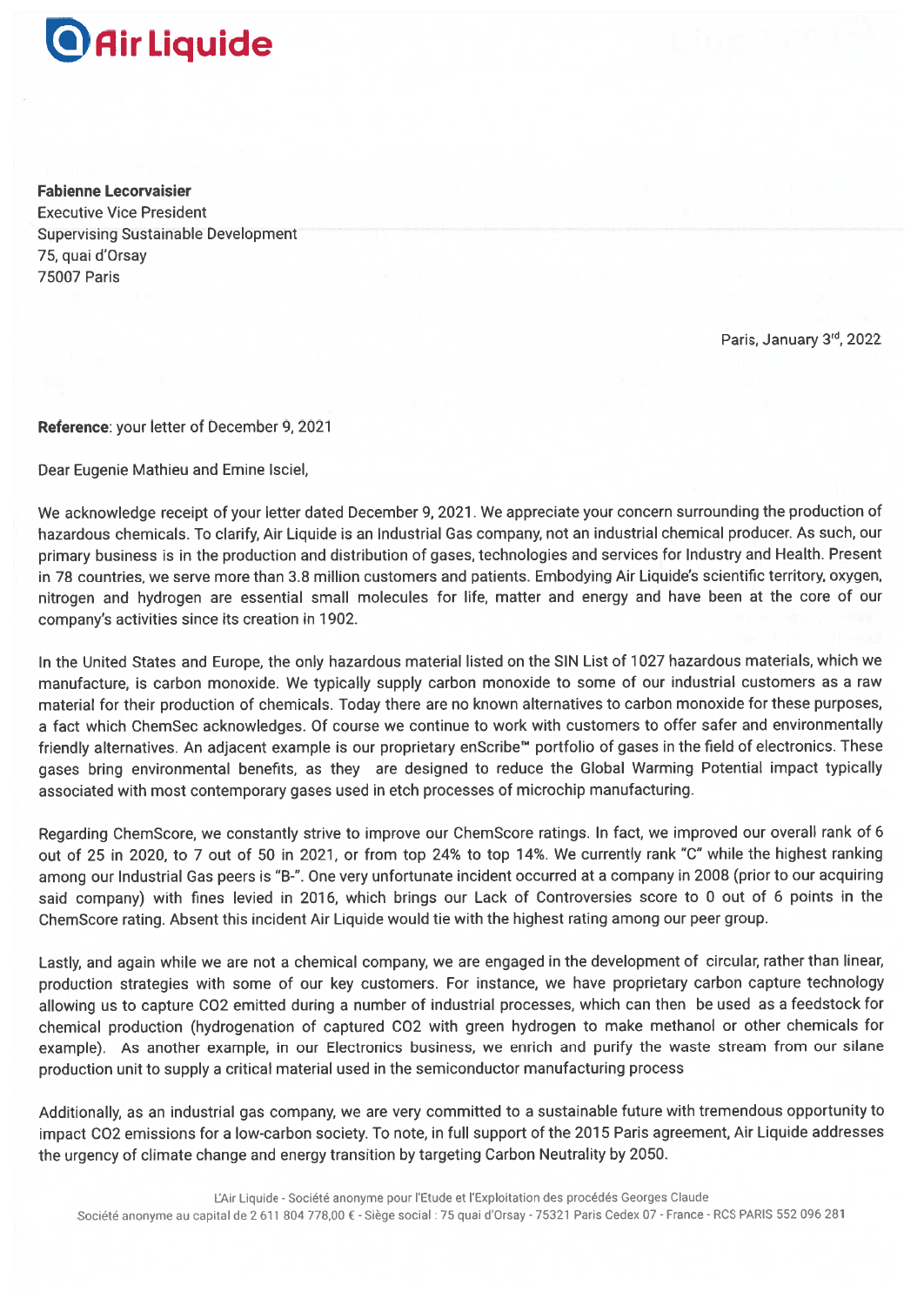# **Air Liquide**

During our Sustainability Day in March 2021, Air Liquide presented its full plan to decarbonize its assets by leveraging on capturing CO<sub>2</sub>, and accelerating low-carbon hydrogen production through electrolysis or by using renewable feedstock such as biomethane. Simultaneously, we aim to reduce the CO2 footprint associated with our energy consumption by procurement of very large volumes of low carbon electricity, as well as by increasing the efficiency of our plants.

Air Liquide will also deploy a broad range of low-carbon solutions for its clients to help them decrease their CO2 footprint. This includes low-carbon gases offering, accompanying customers in industrial process transformation, recognized carbon capture expertise, as well as an asset takeover strategy with an objective to decarbonize them.

We would welcome the opportunity to discuss with you the topic of hazardous chemicals and broader ESG topics. If you wish additional information of ESG initiatives at Air Liquide, the replay and the presentation of our Sustainability Day are both available on our website, and the Investor Relations team remains at your disposal.

Yours faithfully,

**Fabienne Lecorvaisier Executive Vice President Supervising Sustainable Development**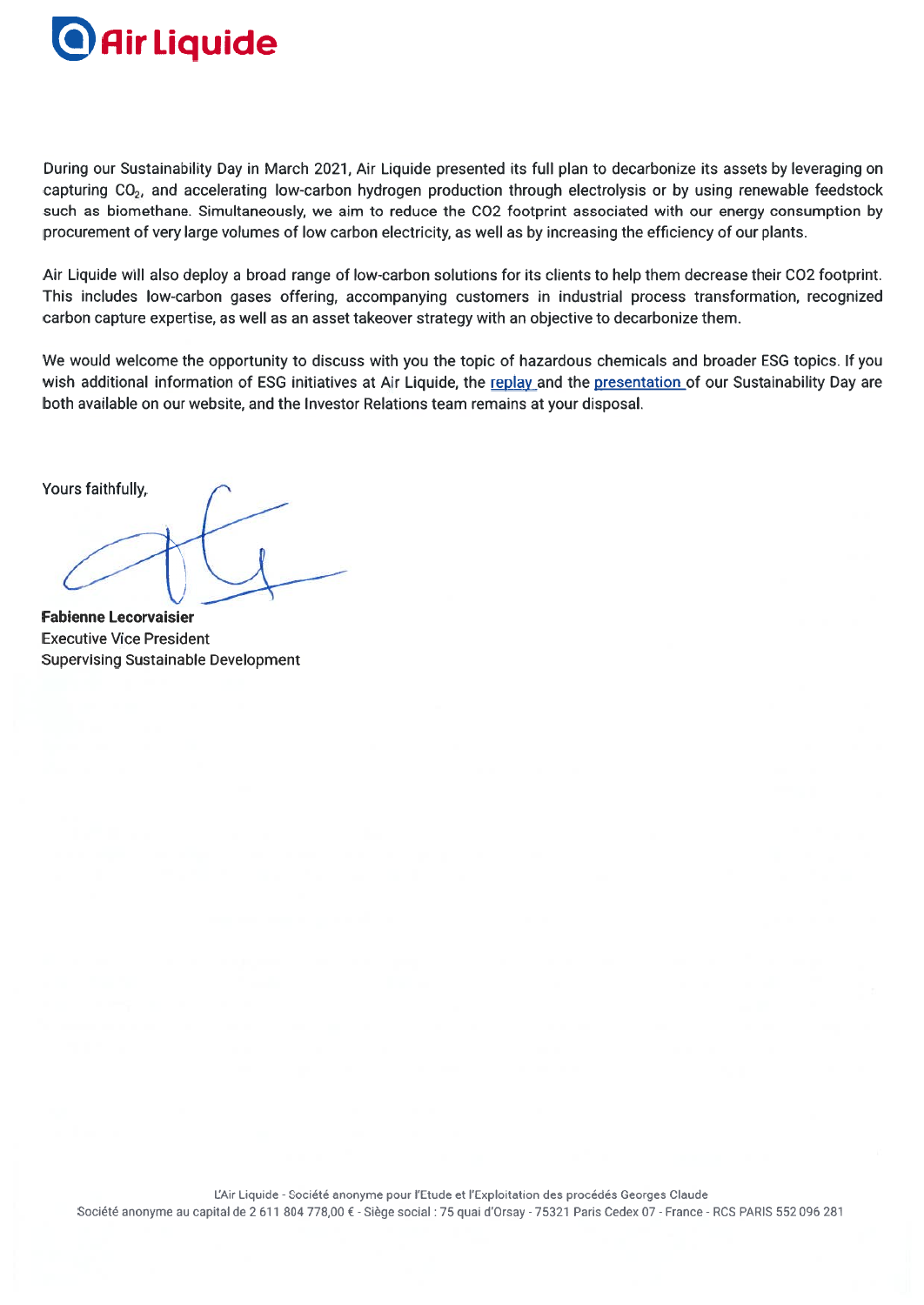#### Dear CEO

We are writing to you as a group of investors, shareholders and their representatives with \$4.4 trillion under management or advice, regarding your company's involvement in the manufacture of hazardous chemicals.

As investors and their representatives, we see the production of hazardous chemicals as a key risk for your sector. According to the WHO, 2 million people died due to exposure to hazardous chemicals in 2019, compared to 1.6 million in 2016<sup>1</sup>. Hazardous chemicals are also key drivers of biodiversity loss, so we want to support a transition towards safer chemicals. And yet 75% of all chemicals used and manufactured in Europe are hazardous to human health and/or the environment (EU 2019)<sup>2</sup>. The regulatory, as well as the market pressure, to transition towards less hazardous chemicals is strong and will increase even more following implementation of the European Green Deal. In the US, the EPA in October 2021 released its roadmap for tackling per- and polyfluoroalkyl substances (PFAS). This multi-agency approach with increased disclosure and tighter restrictions is expected to impact companies in the near term. In recent years the financial implications for company's liability for past and current production of pollution of persistent chemicals, especially PFAS, have been clear.

We therefore have the following asks of your company:

#### **1. Increase transparency**

a) Disclose which chemicals you produce globally.

In the EU and US, companies are obliged to register the production of chemicals. These official public sources can be used to understand the financial risks involved when producing / using Substances of Very High Concern (SVHCs). In other parts of the world this information is not required by law. Investors and the public should know which chemicals are being produced globally.

Best practice: Whilst a first step is disclosing which chemicals your company produces, best practice is to publish the volumes of hazardous chemicals (in particular SVHCs) produced. Investors need this data to gauge the risks. There is a parallel here with apparel and food manufacturers, who are increasingly publishing the names and addresses of their supplier factories / plantations, despite initial competition concerns.

b) Improve your score in [ChemScore](https://chemsec.org/business-tool/chemscore/)

ChemScore ranks the world's largest 50 chemical producers on their work to reduce their hazardous chemical footprint. It was developed in order to provide investors with better information to assess which companies have strong chemicals management strategies, and which do not. It is managed by [ChemSec,](https://clicktime.symantec.com/3Pu9xX4rqATziwyy6TMr9WM6H4?u=https%3A%2F%2Furldefense.com%2Fv3%2F__https%3A%2Feur02.safelinks.protection.outlook.com%2F%3Furl%3Dhttps%2A3A%2A2F%2A2Furldefense.com%2A2Fv3%2A2F__https%2A3A%2A2Fclicktime.symantec.com%2A2F3Mt6F2kZLjoxpbe9CWAgaTK6H2%2A3Fu%2A3Dhttps%2A3A%2A2F%2A2Furldefense.com%2A2Fv3%2A2F__https%2A3A%2A2Fchemsec.org%2A2F__%2A3B%2A21%2A21P1FkmjZfzDq-BA%2A217JeVYGNFgm2betlC3IiMqMJPOIyxptTbNZ4LfLF6wtAxkZ4OKPMI6uuRTuFoYVGZTdS6Qg%2A24__%2A3BJSUlJSUlJSUlJSUlJQ%21%21P1FkmjZfzDq-BA%216uAv1nlA_xSkHczG6IFyDcEQz5eqs5CPGiLT4TBVTWHwMNzzD-UoY4-9qiWjyele-ufm1w%2A24%26data%3D04%2A7C01%2A7Colga.hancock%2A40churchofengland.org%2A7C1a831a5a905b48c9ef8a08d9b976c8b4%2A7C95e2463b3ab047b49ac1587c77ee84f0%2A7C0%2A7C0%2A7C637744742439221373%2A7CUnknown%2A7CTWFpbGZsb3d8eyJWIjoiMC4wLjAwMDAiLCJQIjoiV2luMzIiLCJBTiI6Ik1haWwiLCJXVCI6Mn0%2A3D%2A7C3000%26sdata%3DS9iQhuYrPqcpF7%2A2B5JpuZATn422xGnPh8NIXFdRBH0Bk%2A3D%26reserved%3D0__%3BJSUlJSUlJSUlJSoqKioqKioqKioqKiolJSUlJSUlJSUlJSUlJSUl%21%21P1FkmjZfzDq-BA%21927M7h_bQzWrxOC-eaUOKD--FcFcfGzPUKG7BDdDbFa__7okIqhtncqcpIzRpjA37Q5nig%24) an independent Swedish non-profit committed to

<sup>&</sup>lt;sup>1</sup> WHO 2016 The Public Health Impact of Chemicals, Knowns and Unknowns, 2021 Data Addendum [https://www.who.int/publications/i/item/WHO-HEP-ECH-EHD-21.01.](https://www.who.int/publications/i/item/WHO-HEP-ECH-EHD-21.01) This includes lead and pesticides, and is equivalent to 3.6% of all deaths globally.

<sup>2</sup> Production & Consumption of Chemicals by Hazard Class, EUROSTAT 2021 [http://appsso.eurostat.ec.europa.eu/nui/show.do?dataset=env\\_chmhaz&lang=en](http://appsso.eurostat.ec.europa.eu/nui/show.do?dataset=env_chmhaz&lang=en)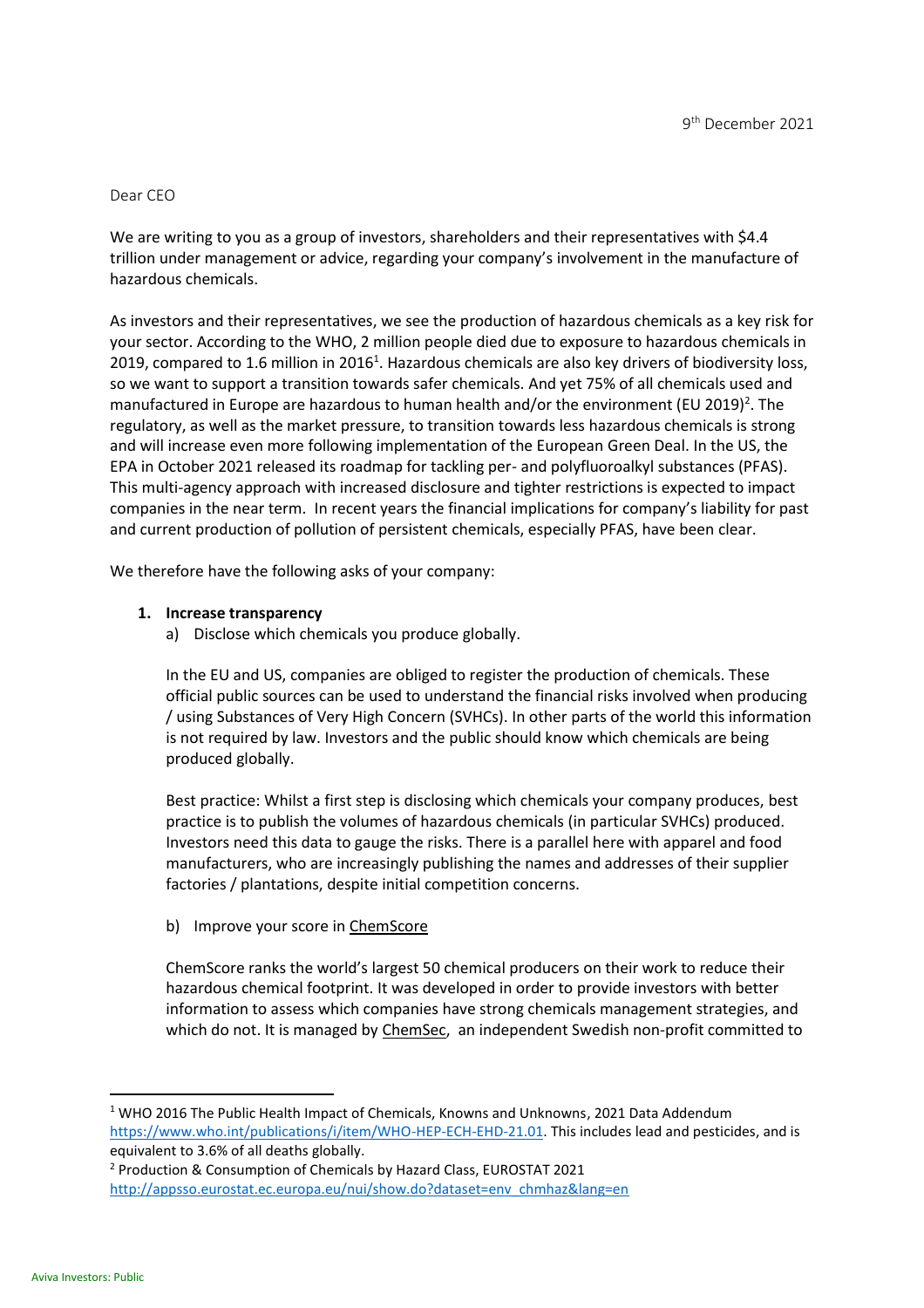the development of sustainable chemicals use through dissemination of knowledge, collaboration and practical tools.

The new annual ranking is published today. We encourage you to engage with ChemSec and share data to improve your score.

- **2. Make a time-bound commitment to phase out hazardous chemicals from production** Focussing firstly on persistent chemicals, and secondly on 'PIC' (Prior Informed Consent) substances, those identified by the Rotterdam Convention as chemicals that are banned or severely restricted still being exported to – often poorer – countries with weaker chemical legislation.
- **3. Set out plans to shift towards a circular, rather than linear, strategy with associated timebound, measurable targets**

Set time-bound targets to develop products with a circular end-of-life concept, or products that enable the customers to design circular products. Develop and showcase circular processes like chemicals-as-a-service, chemical leasing or similar concepts. The chemical industry sits at the start of the supply chain so has a role to play in driving the circular economy forward. Examples include using by-products and waste material as feedstock, biobased or renewables as feedstock counts when other negative environmental effects are limited, e.g. sugar made from the waste part of sugarcane.

We would welcome a response to this letter, including an overview of the steps that your company is planning to take to address the requests highlighted above. Please do also share any recent developments. We would welcome the opportunity to discuss with you the topic of hazardous chemicals further.

Yours sincerely

Eugenie Mathieu, Earth Pillar Lead **Aviva Investors**

Emine Isciel, Head of Climate & Environment **Storebrand Asset Management**

### Co-Signatories

Dennis van der Putten, Director Sustainability & Corporate Strategy **ACTIAM**

Marilin Llanes, OP **Adrian Dominican Sisters**

Anders Schelde, CIO **AkademikerPension**

Åsa Mossberg, Senior Sustainability Strategist **Andra AP-fonden**

Tim Bonds, Associate, Analyst, Responsible Investment **BMO Global Asset Management, part of Columbia Threadneedle**